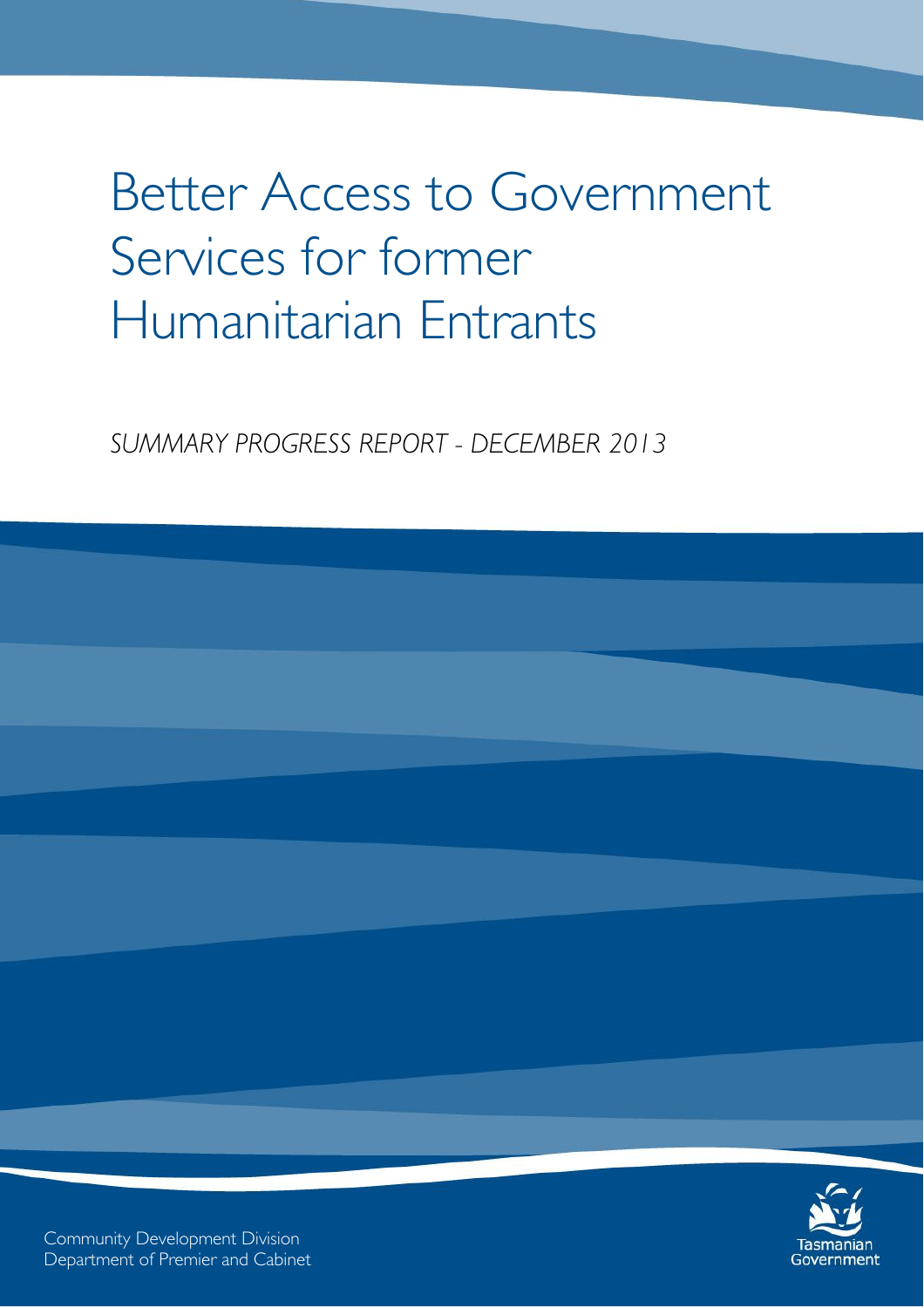## Contents

| The Better Access to Government Services for former Humanitarian Entrants Report5 |  |
|-----------------------------------------------------------------------------------|--|
|                                                                                   |  |
|                                                                                   |  |
|                                                                                   |  |
|                                                                                   |  |
|                                                                                   |  |
|                                                                                   |  |
|                                                                                   |  |
|                                                                                   |  |
|                                                                                   |  |
|                                                                                   |  |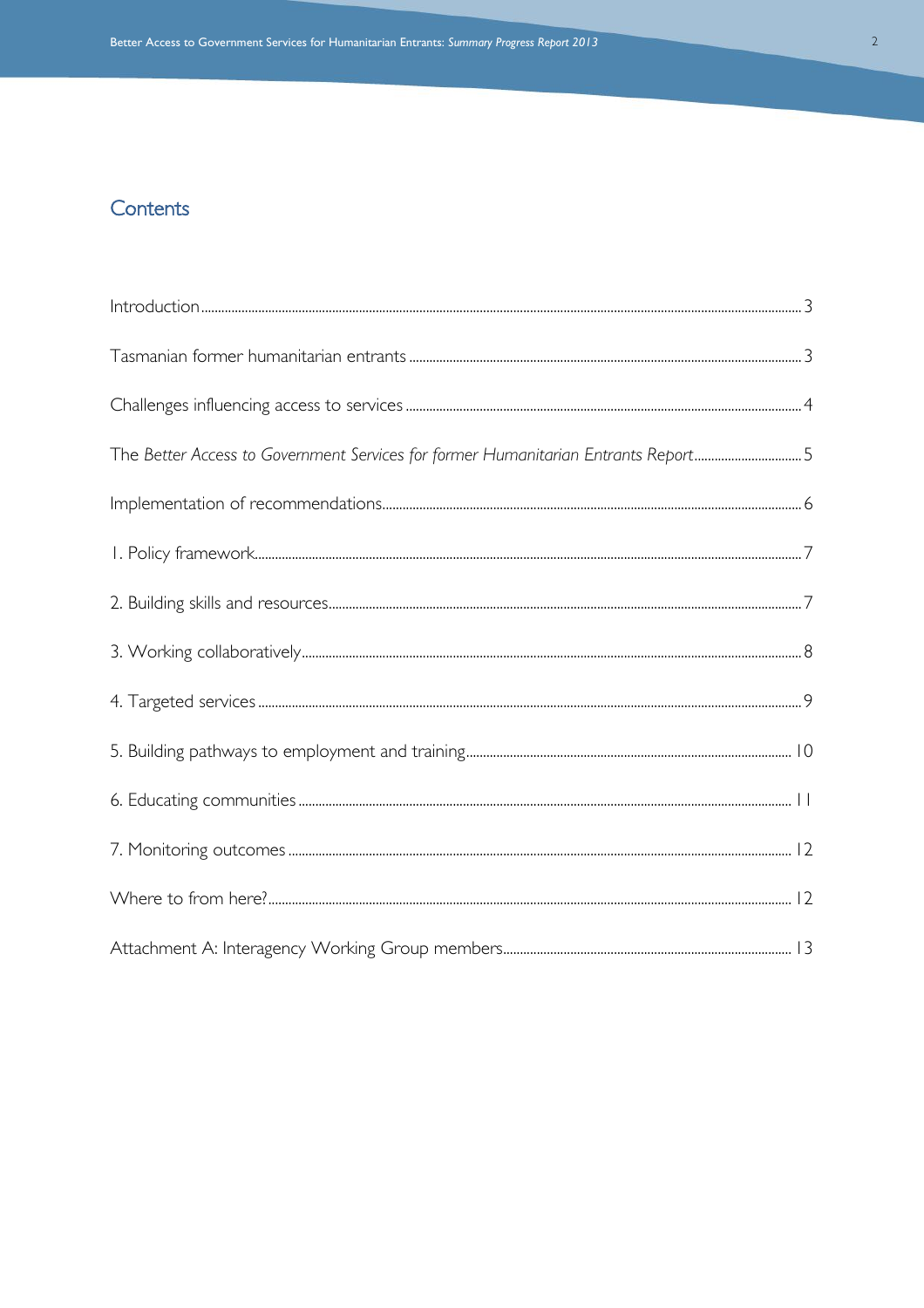## <span id="page-2-0"></span>Introduction

The *Better Access to Government Services for former Humanitarian Entrants Report* (the Report) is a whole-of-government approach to improving access to Tasmanian Government services for former humanitarian entrants.

The Report (click [here](http://www.dpac.tas.gov.au/__data/assets/pdf_file/0004/171553/Better_Access_to_Government_Services_for_Former_Humanitarian_Entrants_Report_2012.pdf) to access the full report) acknowledges that being able to understand and access services is an important building block for developing self-reliance and independence for humanitarian entrants. The Tasmanian Government recognises there are often significant challenges that need to be addressed to enable equitable access to government services and outcomes for former humanitarian entrants.

The Report provides five whole-of-government and 31 agency specific recommendations that either adjust existing programs or are new initiatives that will assist Tasmanian Government agencies to meet the needs of former humanitarian entrants. The recommendations were developed following comprehensive consultation with Tasmanian Government agencies, former humanitarian entrants and community associations.

The Interagency Working Group, comprising representatives from all Tasmanian Government agencies, was formed in 2011 to work towards improving access to government services by former humanitarian entrants. The Interagency Working Group guided the development of the Report and continues to oversee implementation of the Report's recommendations (see Appendix A: Interagency Working Group members).

This Summary Progress Report is a summary of progress made by Tasmanian Government agencies on initiatives which address a selection of recommendations from the Report. The initiatives are presented under headings which demonstrate the strategic approaches taken by Tasmanian Government agencies in addressing the recommendations.

## <span id="page-2-1"></span>Tasmanian former humanitarian entrants

Over 2 800 Tasmanian former humanitarian entrants arrived between July 2003 and June 2013. They represent over 50 countries, with the top 10 countries presented below (Figure 1).

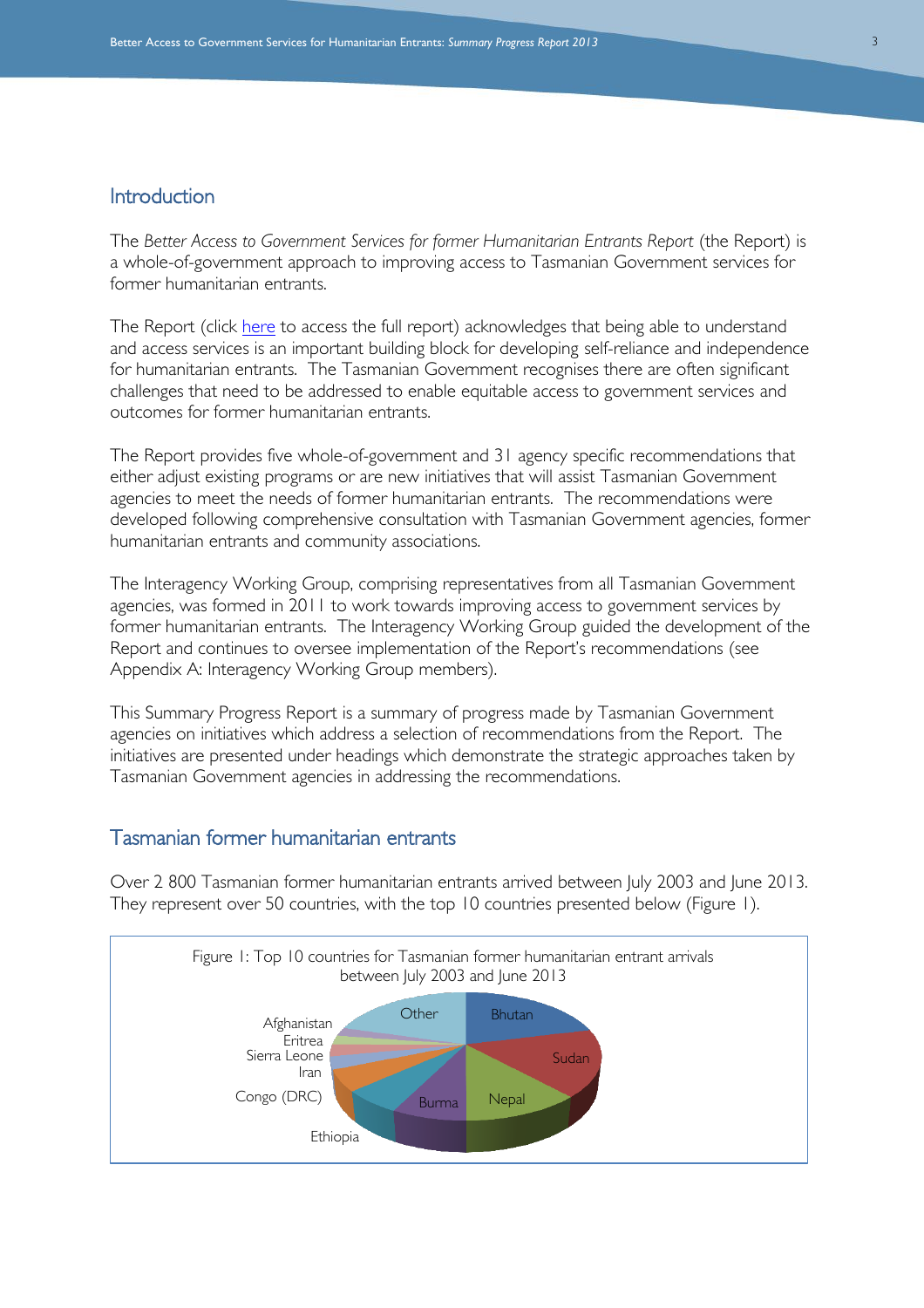This includes 599 people from Bhutan, 483 from Sudan, 336 from Nepal, 213 from Burma, 170 from Ethiopia and 153 from the Democratic Republic of Congo.

Of the 2 840 arrivals, 1 300 were aged under 18 years; 1 225 were aged between 18 and 44; and only 315 were older than 45 years of age.

#### <span id="page-3-0"></span>Challenges influencing access to services

The former humanitarian entrants arriving in Australia today have several differentiating factors and different pre-arrival experiences from previous migrant groups. These factors potentially include larger family sizes, lower literacy and numeracy levels in their own language, limited formal education, different cultural awareness and limited understanding of mental health issues.

Former humanitarian entrants face a number of challenges when accessing mainstream services, which can influence outcomes, not the least of which are:

- language difficulties;
- adjusting to a different culture and language;
- knowledge of services available;
- the ability to successfully access the services they need and in a timely manner;
- learning and adjusting to a new political system;
- difficulties in navigating government structures and understanding government processes, roles and responsibilities;
- securing affordable and appropriate housing;
- gaining ongoing employment;
- coping with the emotions associated with leaving friends and family behind; and
- exposure to racism.

Access to appropriate services can influence successful settlement and participation in society. The Government acknowledges some people from cultural, religious or linguistically diverse backgrounds may need additional support and assistance to access the services and support they need.

There are some settlement issues that fall outside the responsibility of Tasmanian Government agencies. These issues include:

- gaining employment;
- access to General Practitioners;
- the cost of housing (renting or purchasing); and
- difficulty in accessing the private rental market.

However, there are activities that the Tasmanian Government is able to undertake to assist with better outcomes for former humanitarian entrants in these areas.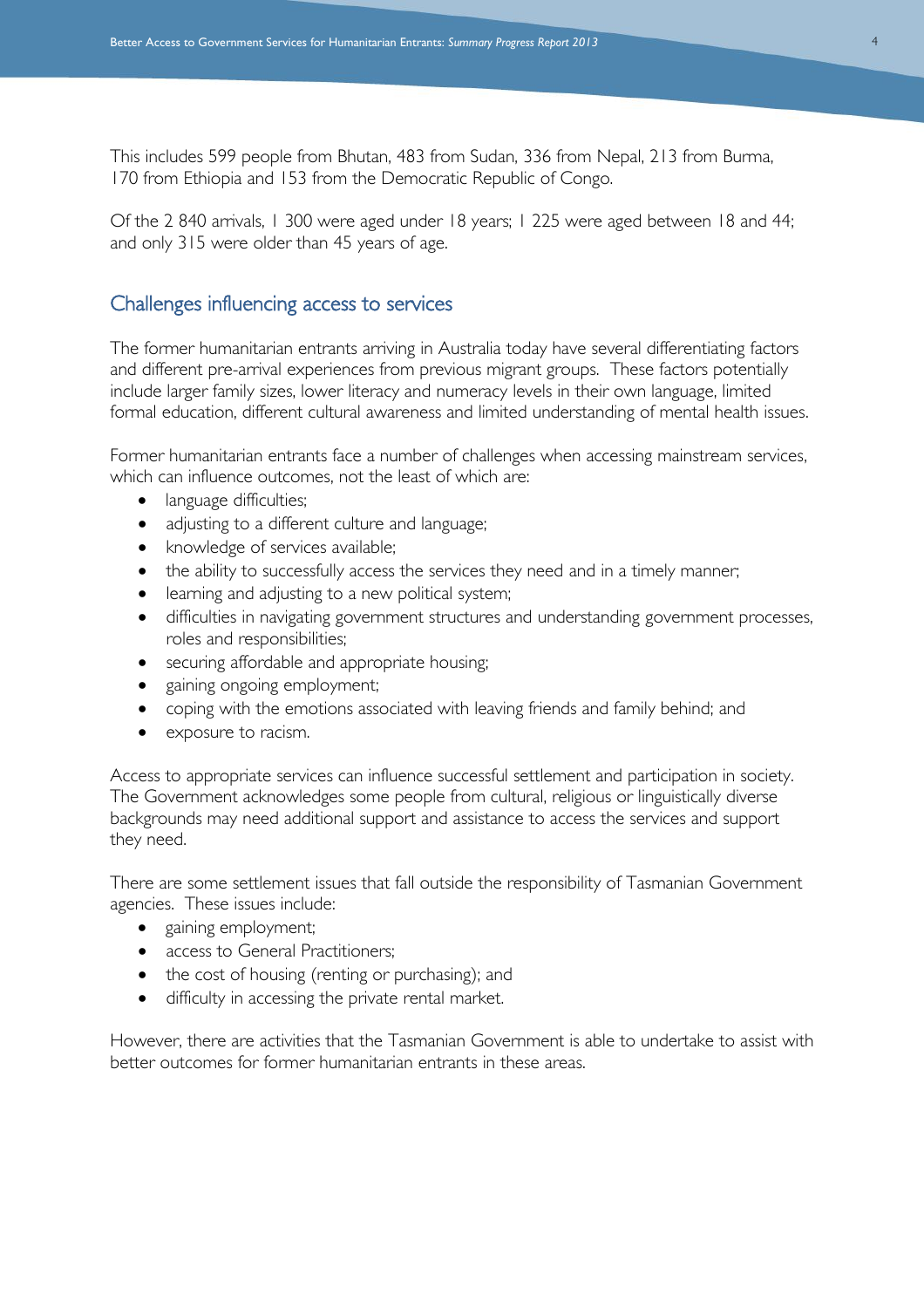### <span id="page-4-0"></span>The *Better Access to Government Services for former Humanitarian Entrants Report*

The Report provides a scan of current service provision across Tasmanian Government agencies. It identifies the barriers to access faced by former humanitarian entrants, examines the data currently collected on former humanitarian entrants' use of services and makes a series of recommendations to address the issues identified.

The Report provides five whole-of-government and 31 agency specific recommendations that either adjust existing programs or are new initiatives that will assist government agencies to meet the needs of former humanitarian entrants.

The majority of the recommendations contained within the Report are able to be implemented within agencies' existing budgets. Recommendations requiring additional funding will either be considered within agencies' budgets or be submitted to the Budget Committee for consideration.

Robust data collection by all Tasmanian Government agencies is required to build an evidence base for future policies on service delivery to former humanitarian entrants. Further, improving the service delivery to this group may not require large scale systemic change; rather it may require increased and more consistent data collection, reviewing and amendment of policy implementation and/or additional training for staff.

Four broad objectives help in addressing the key challenges faced by former humanitarian entrants in accessing government services. These are:

- improve accessibility of programs and services to former humanitarian entrants;
- improve responsiveness of programs and services to the needs of former humanitarian entrants and include more comprehensive delivery of quality assured cultural competency training across the public sector;
- continue to work with former humanitarian entrants to be informed of needs and identify emerging issues; and
- continue to work with agencies to improve agency data consistency, collection, analysis and use that would assist to identify client needs and inform policy and planning in relation to service delivery.

Five key recommendations apply across all Tasmanian Government agencies:

- increase the cultural competency of agency staff;
- review and adapt programs to adequately and appropriately respond to Tasmania's diverse population;
- undertake the development of a whole-of-government data collection framework;
- embrace new technologies, such as Twitter and Facebook, as additional communication mechanisms, particularly to engage young former humanitarian entrants with government; and
- continue the Interagency Working Group to implement the recommendations.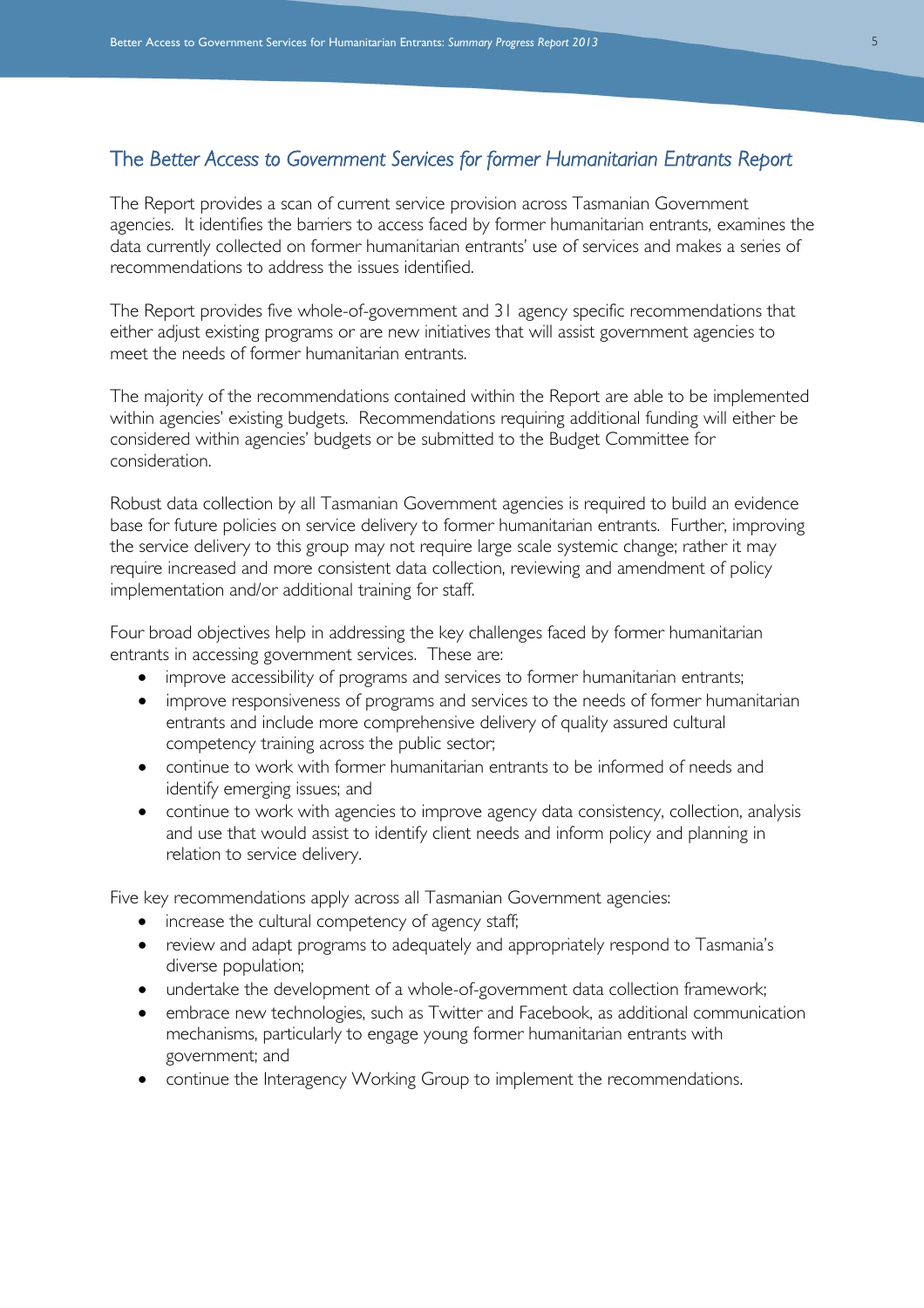

#### <span id="page-5-0"></span>Implementation of recommendations

The Report recommended that the Interagency Working Group continue to convene to oversee implementation of the recommendations of the Report and to encourage increased responsiveness to the needs of former humanitarian entrants by all Tasmanian Government agencies.

The Department of Premier and Cabinet (DPAC) chairs the Interagency Working Group, with seven Tasmanian Government agencies represented via membership. Agencies have at times convened individual Working Groups to progress agency specific recommendations. Some recommendations are ongoing as they are long term.

During the past year the Interagency Working Group has updated some of the initial recommendations of the Report. The variations reflect:

- changes in the policy or program context;
- additional activity since the initial review; and
- refinement of the initial recommendations.

The initiatives detailed in this Summary Progress Report are presented under headings which demonstrate the strategic approaches taken by Tasmanian Government agencies in addressing the recommendations. These are:

- 1. Policy framework;
- 2. Building skills and resources;
- 3. Working collaboratively;
- 4. Targeted services;
- 5. Building pathways to employment and training;
- 6. Educating communities; and
- 7. Monitoring outcomes.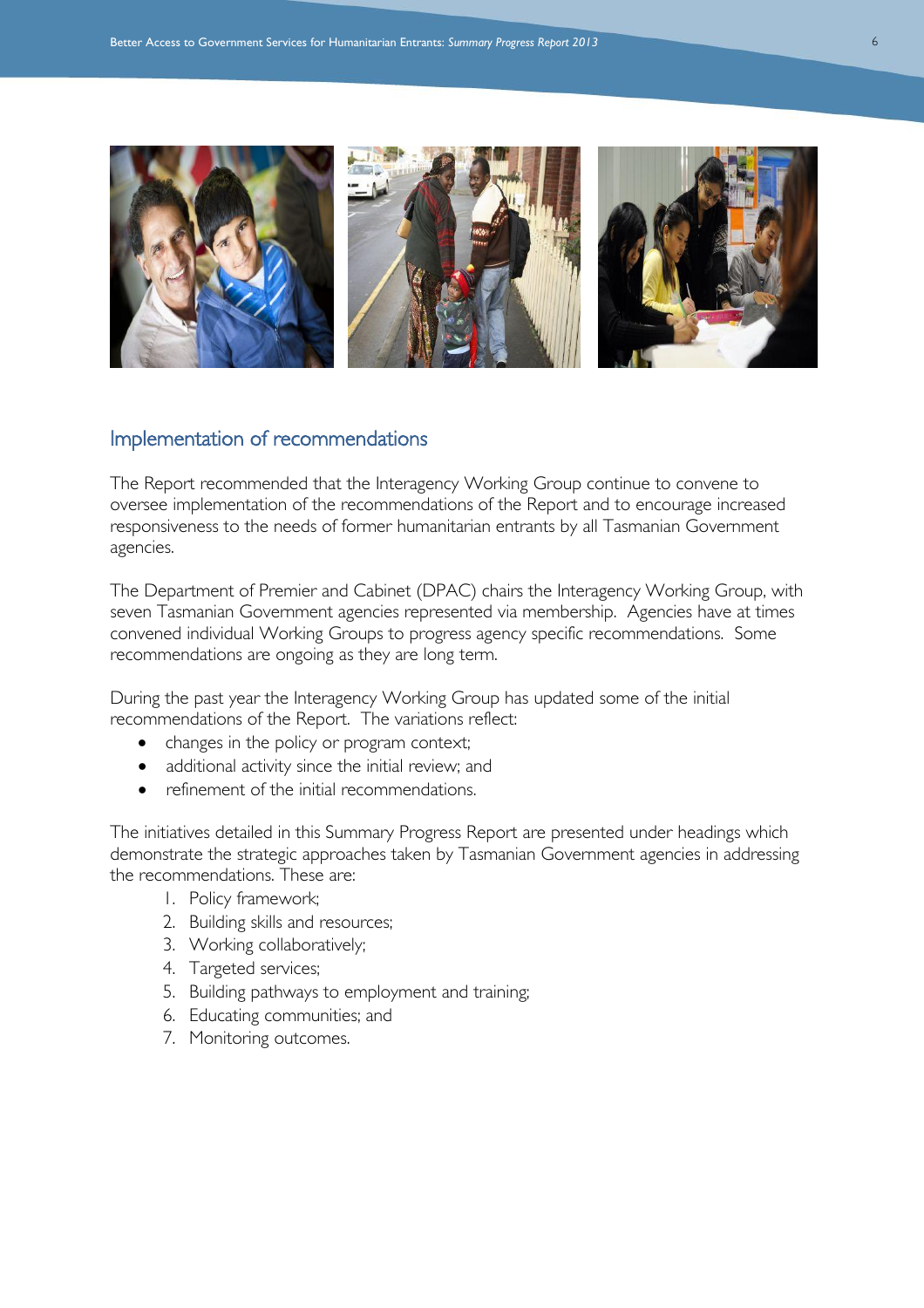## <span id="page-6-0"></span>1. Policy framework

#### Tasmanian Multicultural Policy Review underway

DPAC is leading the review of the Tasmanian Multicultural Policy. In 2001, the Tasmanian Government developed a set of principles to formalise the State's commitment to multiculturalism, to maximise the potential of multiculturalism for the benefit for Tasmanians and to assist in strengthening a cohesive and harmonious society. The principles of the 2001 Tasmanian Multicultural Policy are:

- to recognise and value the diversity of cultural and linguistic resources and the skills of all Tasmanians as social and economic assets, and to develop and use these resources and skills for the overall benefit of Tasmania;
- to recognise and encourage the right of all Tasmanians to participate in, and to contribute to, the social, political, economic and cultural life of Tasmania;
- to accept and respect the culture, language, and religion of all Tasmanians within the framework of the laws of the Commonwealth and the State; and
- to recognise the rights of all Tasmanians to fair access to the services of the Tasmanian Government, taking into account the needs arising from the cultural and linguistic diversity of the community.

A major objective of the current Policy Review is ensuring that the Tasmanian Government delivers culturally appropriate and responsive services to all its citizens, regardless of their cultural, linguistic and religious background.

To guide the Policy Review a community Reference Group and a Tasmanian Government Advisory Committee have been formed. A discussion paper called *Many Voices* was released to assist community feedback. Over 30 submissions were received during the consultation period, indicating a high level of community engagement with the issue, and strong support for the relevance of the current multicultural principles. The feedback is informing the development of a new multicultural policy, which is due for release in early 2014, and will reaffirm the Tasmanian Government's commitment to multiculturalism and strengthen multiculturalism for all Tasmanians.

#### <span id="page-6-1"></span>2. Building skills and resources

#### New Multicultural Language Services Guidelines for Tasmanian Government Agencies

The new *Multicultural Language Services Guidelines for Tasmanian Government Agencies* (the Guidelines) are based on the principle that all Tasmanians should receive equitable access to Tasmanian Government services irrespective of their language background. The Guidelines aim to assist in the communication needs of people with limited English language proficiency as they seek government services. They detail the legislative obligations, policies and reporting mechanisms for addressing language needs in providing accessible and equitable policies, programs and services.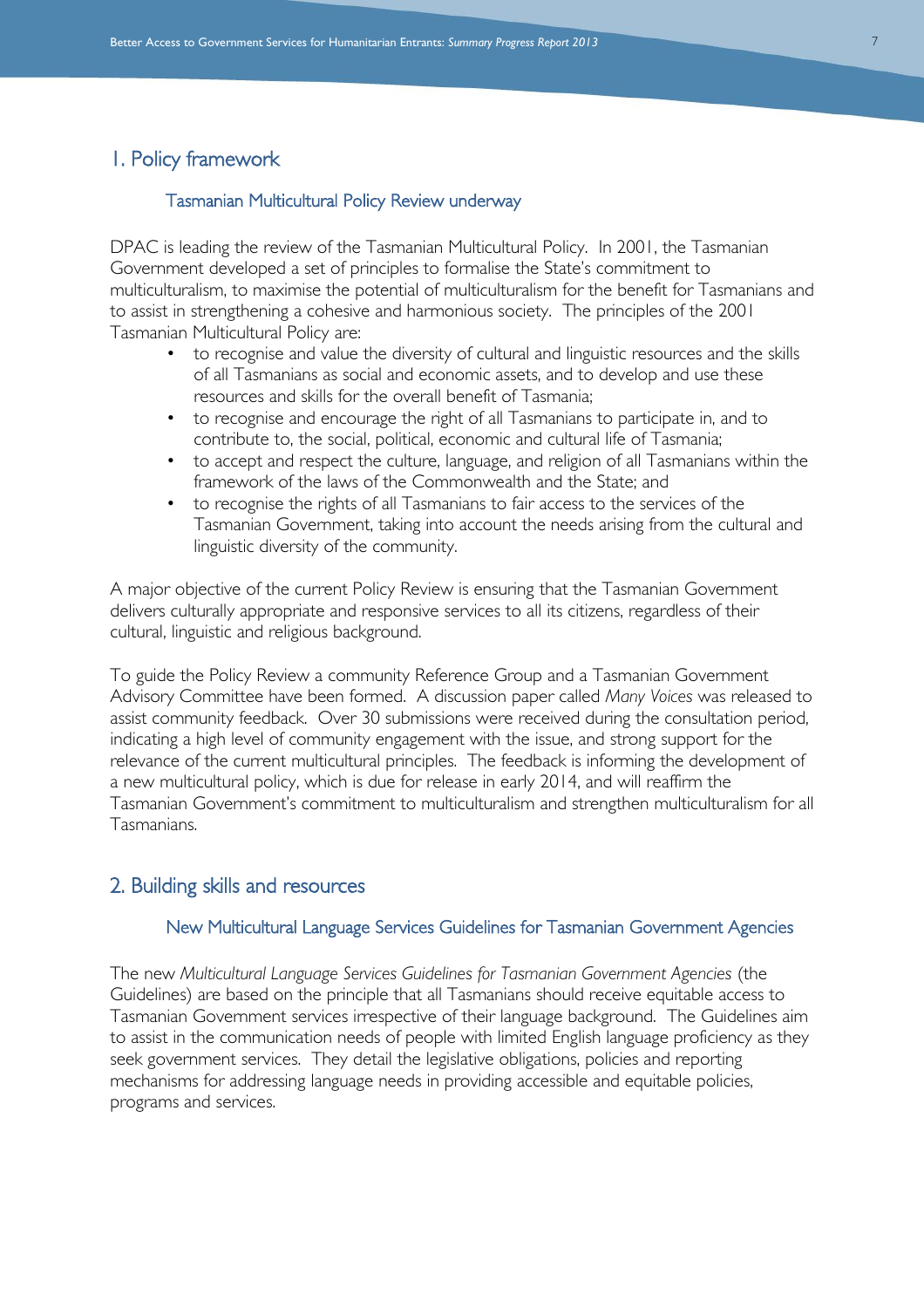The Guidelines are accompanied by a series of Information Sheets, which aim to guide good practice and cover areas such as:

- assessing the need for an interpreter;
- booking an interpreter;
- suggested performance indicators for policy implementation; and
- National Accreditation Authority for Translators and Interpreters (NAATI) accreditation framework.

The Guidelines and Information Sheets are available online at [www.dpac.tas.gov.au/multicultural.](http://www.dpac.tas.gov.au/multicultural)

#### Multicultural Access Point (MAP) – a new website

The Multicultural Access Point (MAP) website provides an important resource for migrants in Tasmania and the service providers that support them. Relevant information in relation to living in Tasmania as a new migrant, such as access to housing, education options, transport, social events and employment opportunities, have been collated on this one site. The website will improve access to information and as such allow migrants to more quickly establish themselves and their families in their new home of Tasmania. It is anticipated that the website will be launched in 2013.

#### Qualifications in Cultural Competence

The Department of Justice offered a TAFE level qualification in Cultural Competence to staff through the Safe at Home program during 2013 and intends to provide ongoing Cultural Awareness Training to staff where funds allow. Furthermore, the Department assisted staff to develop the necessary skills to effectively use interpreter services and is in the process of making these resources available to all staff via an online site.

#### <span id="page-7-0"></span>3. Working collaboratively

#### A collaborative approach for the health setting

A 'Collaborative Group' was formed in January 2013 between the Department of Health and Human Services, the Tasmanian Health Organisations (THOs), the Tasmanian Medicare Local (TML) and the Phoenix Centre. Group members consult and coordinate action in their own key areas and share advice to ensure improvements benefit both former humanitarian entrants and other culturally and linguistically diverse communities.

The Refugee and Multicultural Health Collaborative Group has supported a number of key improvements including:

- improving access to interpreting (eg hands free telephones in the new THO clinics and integrated care centres);
- consolidation of northern region refugee primary health care and the development of a southern range of complementary on-arrival health services;
- multiple strategies to increase the levels of health literacy in the North West; and
- identifying service and staff cultural competency needs, and multiple projects to increase training options across the State.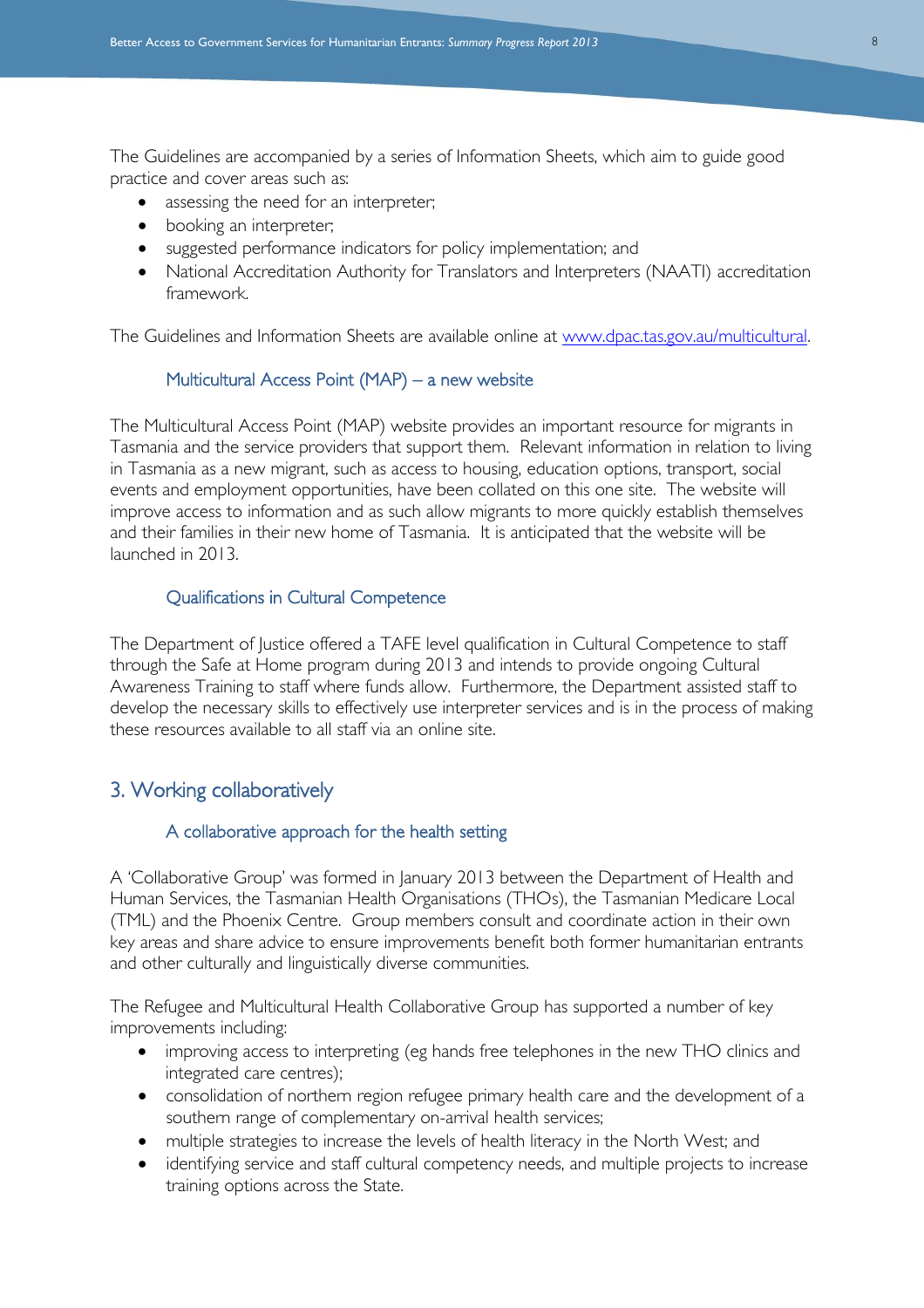## <span id="page-8-0"></span>4. Targeted services

#### Addressing Discrimination and Harassment

Former humanitarian entrants are provided with information about the legal framework in Tasmania and its role in addressing discrimination and harassment. Community education helps to improve understanding of anti-discrimination law and promote safe and respectful relationships within the community. Information about how to report instances of discrimination or harassment under the Office of the Anti-Discrimination Commissioner (OADC) *Report It!* initiative has been widely distributed to former humanitarian entrants and other newly arrived migrants.

Reporting incidents of discrimination, harassment and abuse helps to develop strategies to discourage attacks and reduce risks in targeted areas. The initiative originated from the experiences of public abuse and violence against international students at the University of Tasmania and has now been extended to encourage the reporting of all incidents in the community.



Overcoming barriers to obtaining a driving licence

The Tasmanian Government continues to support programs that overcome the barriers to obtaining a driver licence. Programs supporting people from disadvantaged backgrounds include the Learner Driver Mentor Programs (LDMPs) and the Learner Licence Assistance Program (LLAP).

There is ongoing commitment to LDMPs grants scheme. Established in 2010, the scheme provides funding from the Road Safety Levy to help community organisations establish new or consolidate and expand existing LDMPs that support disadvantaged learner drivers unable to access a supervisory driver and/or vehicle to achieve the required 50 hours of supervised onroad driving experience. In 2012-13 a total of \$200 000 was allocated with four newly established and eight existing LDMPs receiving funding grants of up to \$25 000 each. In 2013- 14 a further \$100 000 will be offered to LDMPs.

In addition to the LDMP grants scheme, in 2011 the Tasmanian Government provided \$100 000 to Driver Mentoring Tasmania, the peak body representing LDMP in Tasmania. This funding supported the establishment of a statewide coordinator role and in 2012-13 a further \$127 000 was allocated to support the continuation of this role for another 18 months.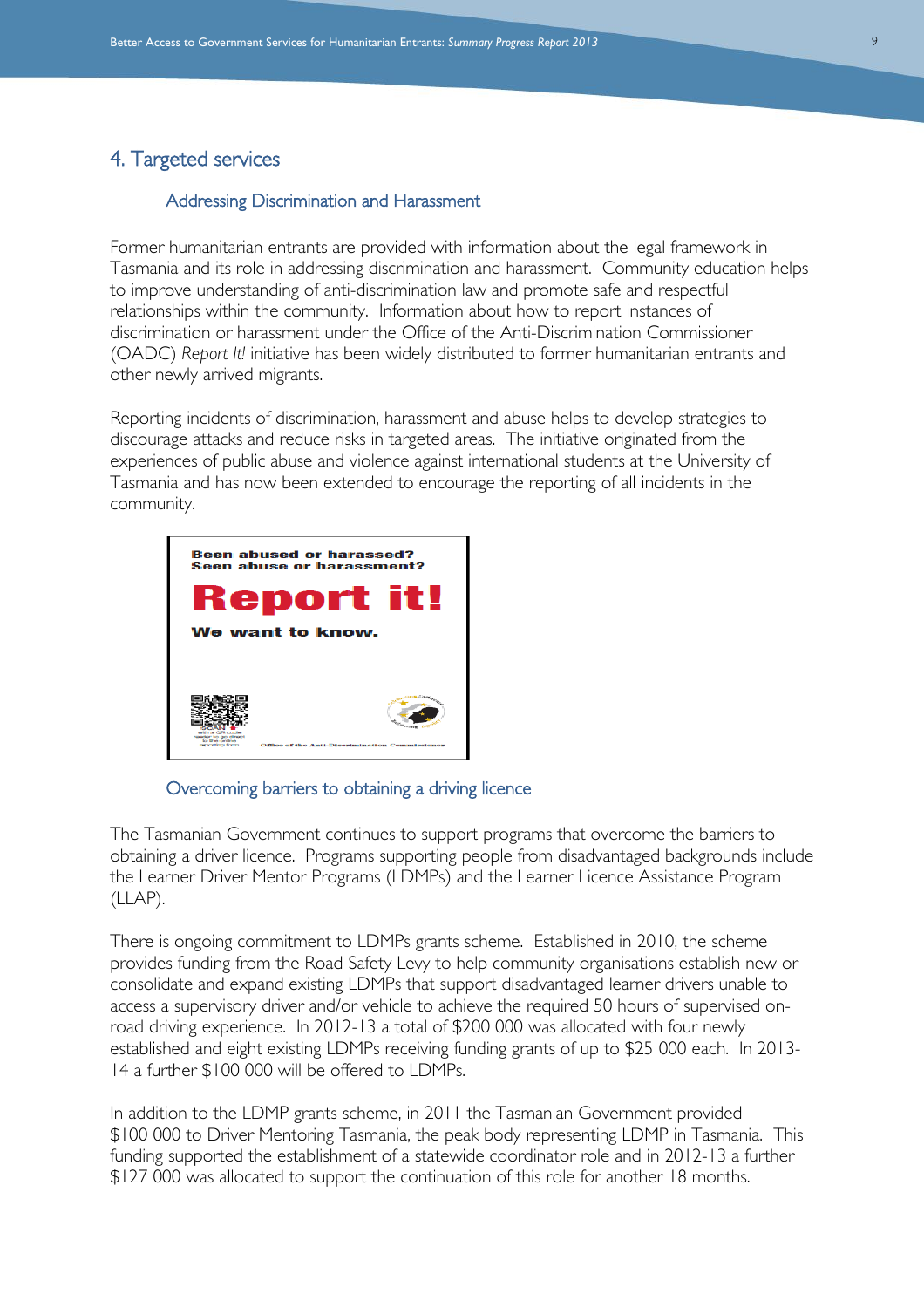The LLAP, a Community Road Safety Partnership initiate, has been operational across Tasmania for several years. LLAP provides assistance to people who experience difficulty obtaining a Learner Licence through the conventional process at Service Tasmania outlets. People with lower literacy levels, not confident with computers and migrants from non-English speaking backgrounds all benefit from this program. LLAP operates through educational, employment and community service organisations. These organisations identify suitable clients, both youth and adult, and support them either individually or in a familiar group to gain the knowledge to pass the Learner Driver Knowledge Test.

There are currently over 70 organisations throughout Tasmania who conduct a LLAP and who have assisted 1 875 community members over the past two years. Participating LLAP organisations and the Department of Infrastructure, Energy and Resources partner to provide a process which enables successful clients to be issued with a certificate recognising that they have passed the test. They are then able to go to a Service Tasmania outlet to obtain their Learner Licence.

#### <span id="page-9-0"></span>5. Building pathways to employment and training

#### Working with employers to build pathways into workplaces and training

Migrant Education within TasTAFE organise fully supported work placements, where all former humanitarian entrant students have access to a vocational counsellor. Migrant Education also supports employers as they build workplace pathways for these students. An online presentation has been developed to help employers understand some of the differences with working with employees who do not have English as their first language. The presentation provides strategies for communicating effectively with workers who are not yet fluent in English, and focusses on improving work health, safety and wellbeing. The new resource is available at [www.tastafe.tas.edu.au.](http://www.tastafe.tas.edu.au/)

#### Supporting access to education and skills training

In 2012, Skills Tasmania through its Skills Equip and Equity Support Small Grants Program funded nine projects that specifically targeted former humanitarian entrants. These projects included those that supported work experience and mentor assistance and promotion of training and employment; the creation of training and employment pathways; and the provision of support, training and mentoring to new arrivals seeking to secure employment by establishing their own businesses.

In August 2013 a new recommendation has been developed for Skills Tasmania. The Skills Tasmania Equity Policy and Action Plan is aimed at overcoming barriers to Vocational Education and Training (VET); increasing employment participation; and increasing the responsiveness of the training system for Tasmanians from culturally and linguistically diverse backgrounds, including former humanitarian entrants.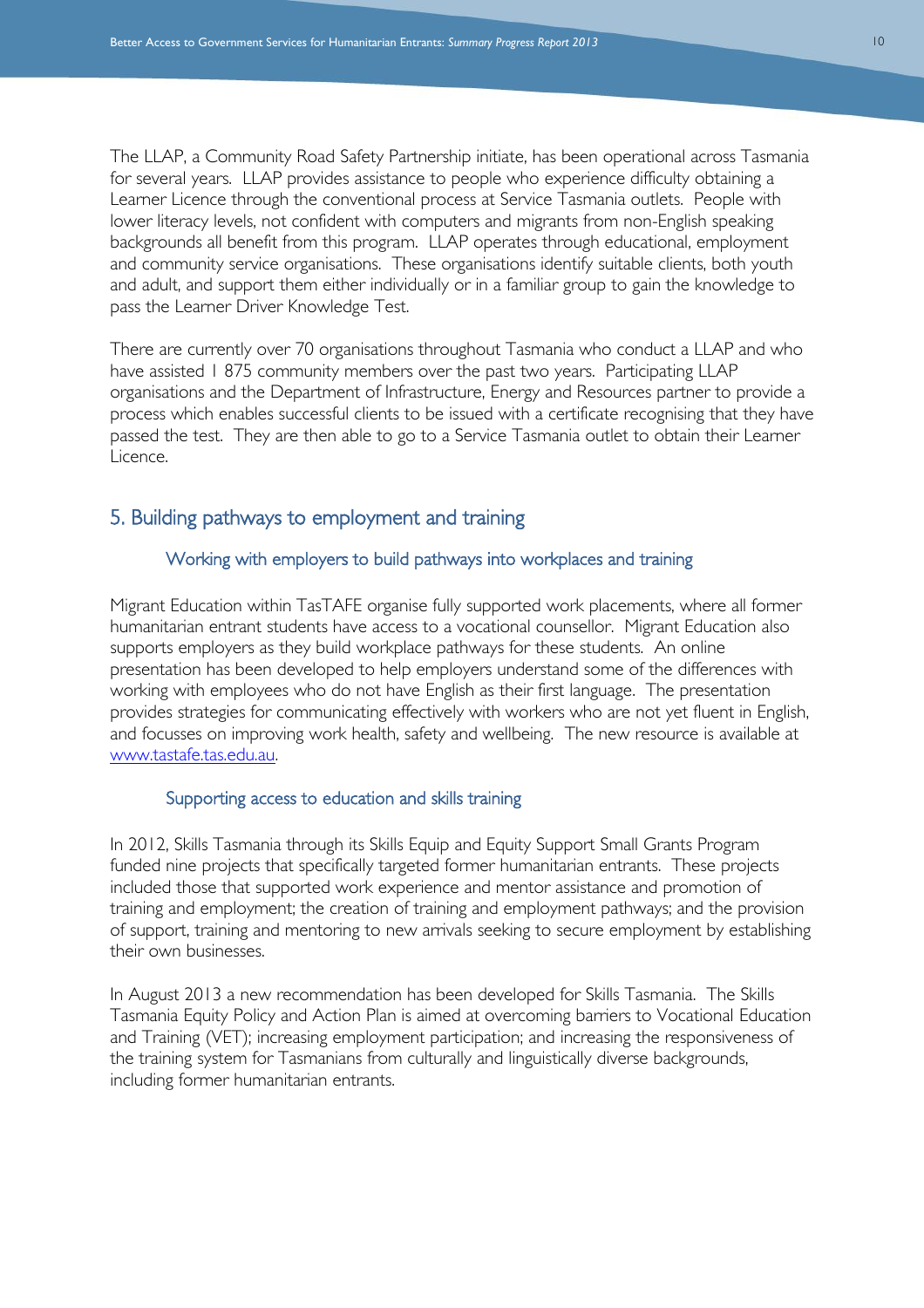## <span id="page-10-0"></span>6. Educating communities

#### Educating communities on respective roles and responsibilities

Tasmania Police has an established network of Ethnic Liaison Officers (ELO), who operate on a statewide basis and are supported by a statewide coordinator. ELOs assist in establishing and facilitating relationships with culturally, linguistically and religiously diverse communities in Tasmania, including former humanitarian entrants. The ELOs provide a primary point of contact in relation to multicultural matters in each of the Police District Commands.

ELOs assist in educating multicultural communities as to the role and responsibilities of police and individuals in the community. The statewide coordinator also works with the University of Tasmania to ensure a focus on the safety of international students studying at the Launceston and Hobart campuses.

The Department of Police and Emergency Management provides representation on whole-ofgovernment multicultural forums, and the Better Access to Government Services for former Humanitarian Entrants Interagency Working Group, to ensure the Department, and the ELOs in particular, have a broad understanding of current and emerging issues.

#### Community education

OADC works closely with the Tasmanian community to foster a society free of discrimination, prejudice, bias and prohibited conduct. This includes the delivery of workplace training and community education to improve understanding of the *Anti-Discrimination Act 1998* and how to take proactive and preventative approaches to promote safe and respectful relationships within the community and work environments. It also includes information sessions for former humanitarian entrants and other newly arrived migrants.

Training is also provided to State Government and local government organisations, workplaces and other service providers on their responsibilities under the Act. In 2013 OADC worked to increase its presence in schools to deliver student awareness sessions. This included information on discrimination, harassment and bullying in the school environment. Over 1 700 people participated in race and/or cultural diversity focussed education and training in 2012-13. OADC also distributes a wide range of promotional material aimed at delivering key messages about discrimination and offensive conduct and what to do about it.

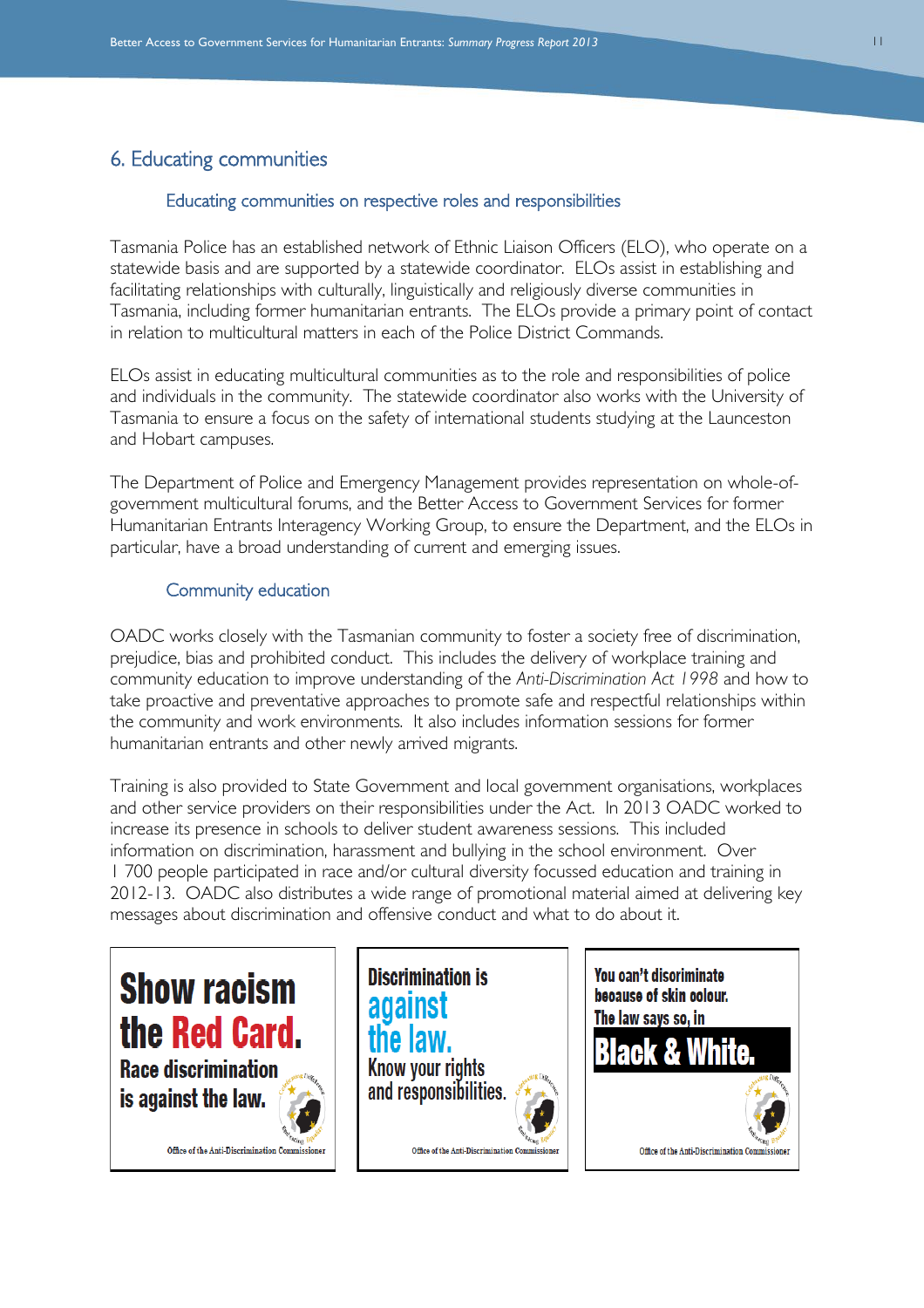## <span id="page-11-0"></span>7. Monitoring outcomes

#### Monitoring educational outcomes and informing program intervention and support

There is an ongoing relationship between the English as an Additional Language (EAL) Program and Education Performance Services (EPS) within the Department of Education. The evaluation and review of educational processes and the assessment of former humanitarian entrant learning outcomes is regularly monitored, analysed and interpreted.

The EPS and the EAL Program are able to track students' educational outcomes based on National Assessment Program – Literacy and Numeracy (NAPLAN) data; Student Assessment and Reporting Information System (SARIS) reporting; and attendance and suspension data.

This information is used to monitor the educational outcomes for former humanitarian entrant students and inform EAL Program intervention and support provided for these students. The data is analysed every two years, with the latest analysis in September 2013.

## <span id="page-11-1"></span>Where to from here?

A numberof the *Better Access to Government Services for former Humanitarian Entrants Report* recommendations are ongoing and indicate best practice approaches. These include recommendations such as to continue to adapt programs to respond to the needs of diverse communities, and to continuing to deliver community education programs.

Over the next 12 months, the BAGS Interagency Working Group will also focus on:

- developing a data framework for improved agency data consistency, collection, analysis and use that will assist in identifying client needs and informing policy and planning in relation to service delivery; and
- comprehensive delivery of quality assured Cross Cultural Competency Training for Tasmanian Government agencies.

Finally, it is important to acknowledge the contribution of Tasmanian Government agencies in assisting former humanitarian entrants and the importance of collaborative working arrangements between agencies in addressing issues they may face.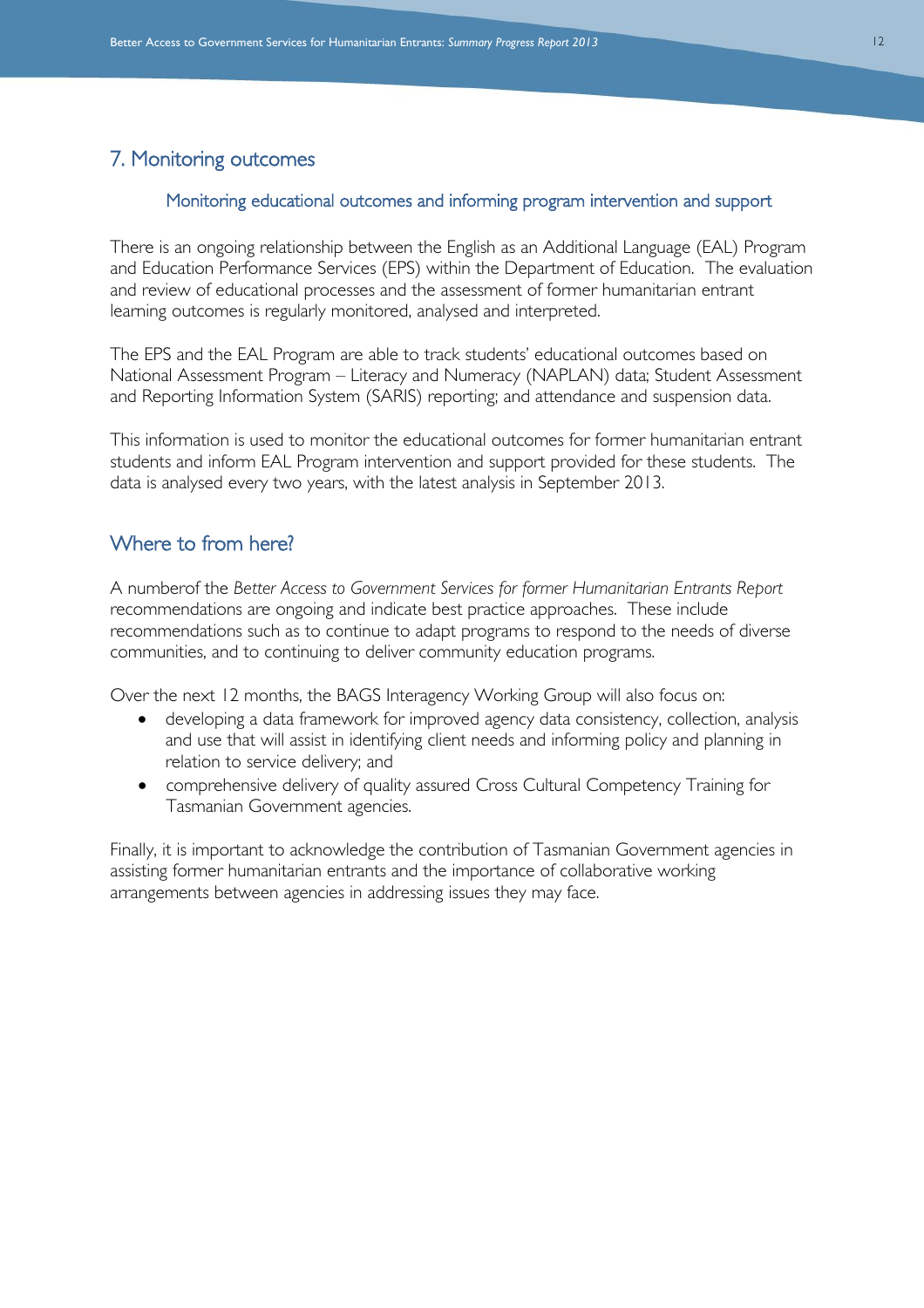## <span id="page-12-0"></span>Attachment A: Interagency Working Group members

| Nick Evans (Chair)               | Department of Premier and Cabinet                        |
|----------------------------------|----------------------------------------------------------|
| Rebecca Moles                    | Department of Premier and Cabinet                        |
| Suzanne Mallick                  | Department of Premier and Cabinet                        |
| Deb Van Velzen/<br>Le-ella Doyle | Department of Health and Human Services                  |
| Debra Salter                     | Department of Police and Emergency Management            |
| Jenny Barclay                    | Department of Education                                  |
| Anne Ripper                      | Department of Education                                  |
| Kate Elliott                     | <b>TasTAFE</b>                                           |
| Leica Wagner                     | Office of the Anti-Discrimination Commissioner           |
| Craig Hoey/ Deb Males            | Department of Infrastructure, Energy and Resources       |
| Phillip Dalwood                  | Department of Economic Development, Tourism and the Arts |
| Robyn Yaxley                     | Department of Justice                                    |
| lan Paterson/                    | Skills Tasmania                                          |
| Kris McCracken/ Nick Andrew      |                                                          |